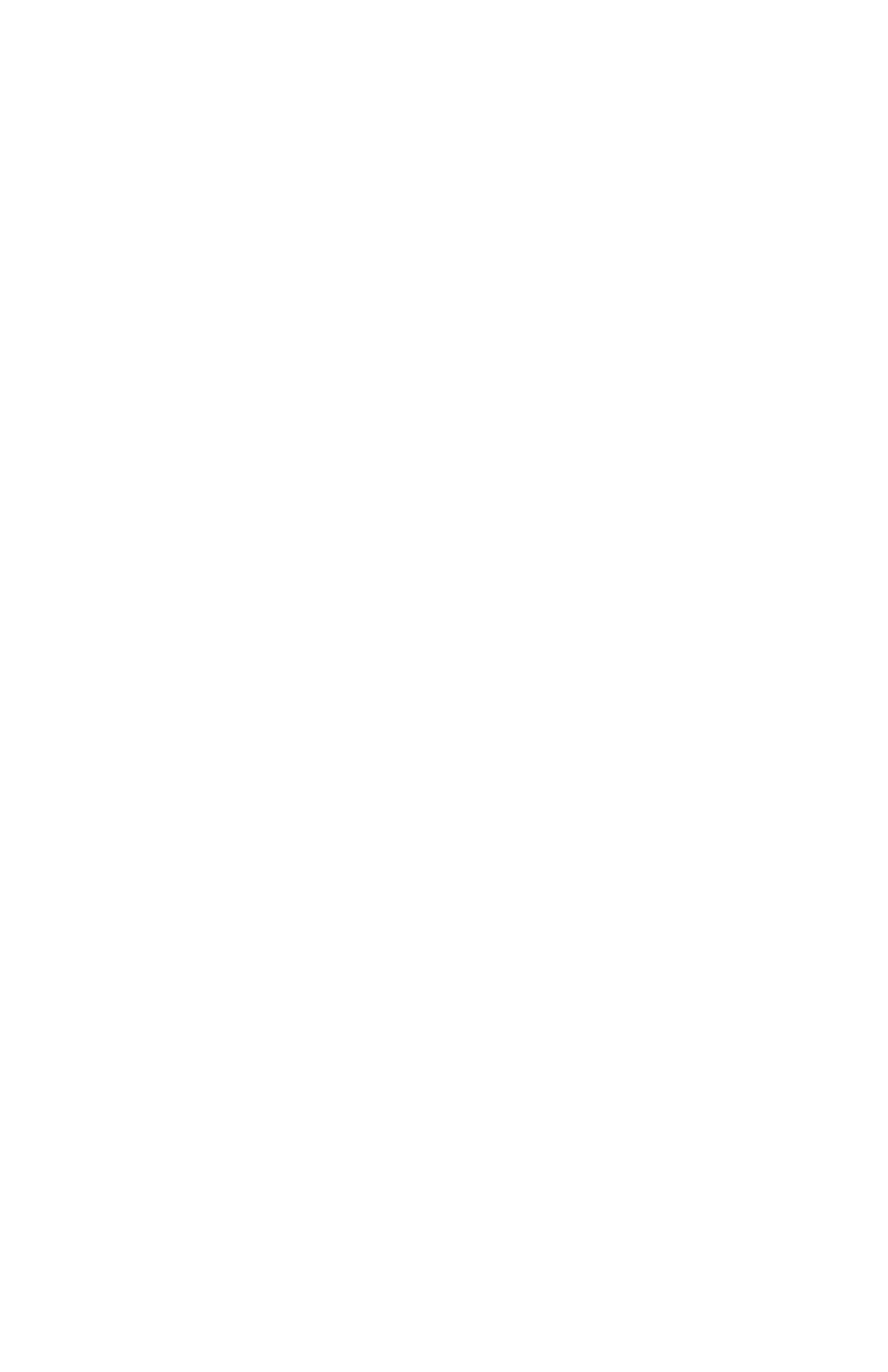

# YOU'RE ROYAL. EVEN IF YOU Can't See Your Crown

by Sr. Brittany Harrison

It's easy to forget our dignity. Not too many people roll out of bed each morning and dedicate the first moments of their days to straightening their spiritual crowns and greeting their king, but the saints teach us that we should do exactly that. St. Josemaría Escrivá calls the first minute of the day the "heroic minute" and encourages everyone to get up at the first sound of the alarm and devote those first moments to prayer, sanctifying the day. If you're anything like me, this is easier said than done.

The First Letter of Peter tells us that "you are 'a chosen race, a royal priesthood, a holy nation, a people of his own, so that you may announce the praises' of him who called you out of darkness into his wonderful light" (1 Pt 2:9). God not only created us and brought us into existence but God also chose us, made us his own special possession, and gave us dignity regal dignity. This royal priesthood allows us to add our voices to the hymn of praise to God's mercy arising from every corner of creation and to intercede for one another in prayer.

Our spiritual enemy, the Accuser, the devil, wants us to forget our dignity by tossing away our royal crown through sin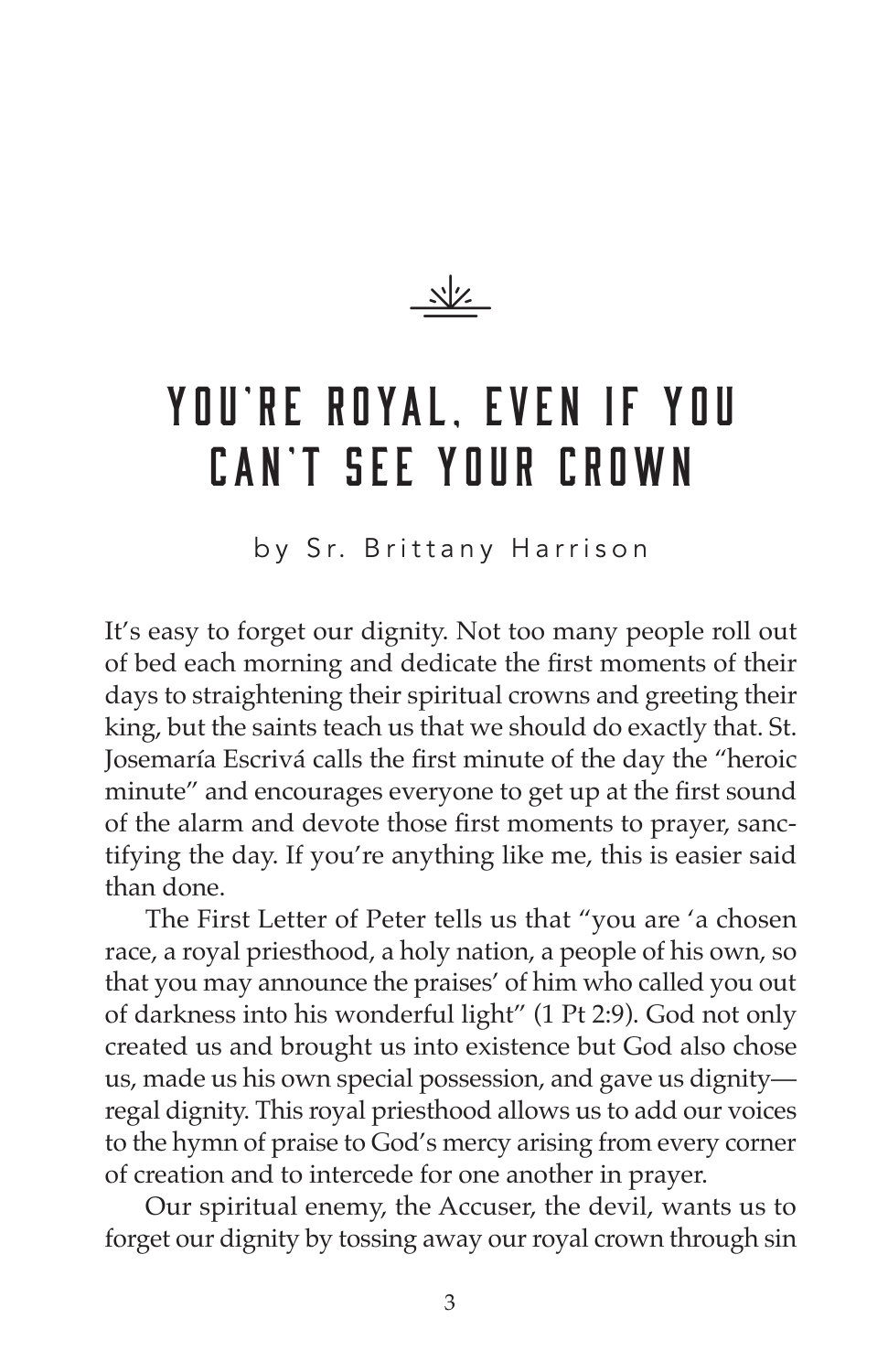and fear. He is clever in his attacks, suggesting that our happiness lies in acts we know to be wrong and then accusing us of having no value after we commit the sin. He feigns friendship and concern for our happiness one moment, and like the snake in the garden of Eden, he rejects us as worthless the next. To add to the pain, he tries to persuade us through shame that God could not possibly forgive such evil, and he makes every effort to keep us from the sacrament of Reconciliation.

The best ways to keep our spiritual crowns sparkling and in place are through the sacraments and daily prayer. Through daily prayer, even from the first moment of the day, we can remind ourselves that we are called to live as royal children of God, and we can gain the daily strength we need for whatever, and whomever, we encounter. For many saints, going to daily Mass to receive the Eucharist was a necessity, but if our vocations and/or jobs do not allow us such a gift, we can make Spiritual Communions and ask Jesus to come into our hearts through our desire to receive the Eucharist. Monthly Confession, praying of the Rosary, reading scripture, and having good friends who share our values are also aids in keeping our crowns in place and enriching them with beauty. In moments of difficulty, times of temptation, and struggles with discouragement, the discipline of a strong prayer life will anchor us in the love of God and keep our crowns where they are meant to be—adorning the heads of children beloved by God, not because we can or did earn his love but because of the freely given, incredible love shown to us in Christ Jesus, our Lord. "But God proves his love for us in that while we were still sinners Christ died for us" (Rom 5:8).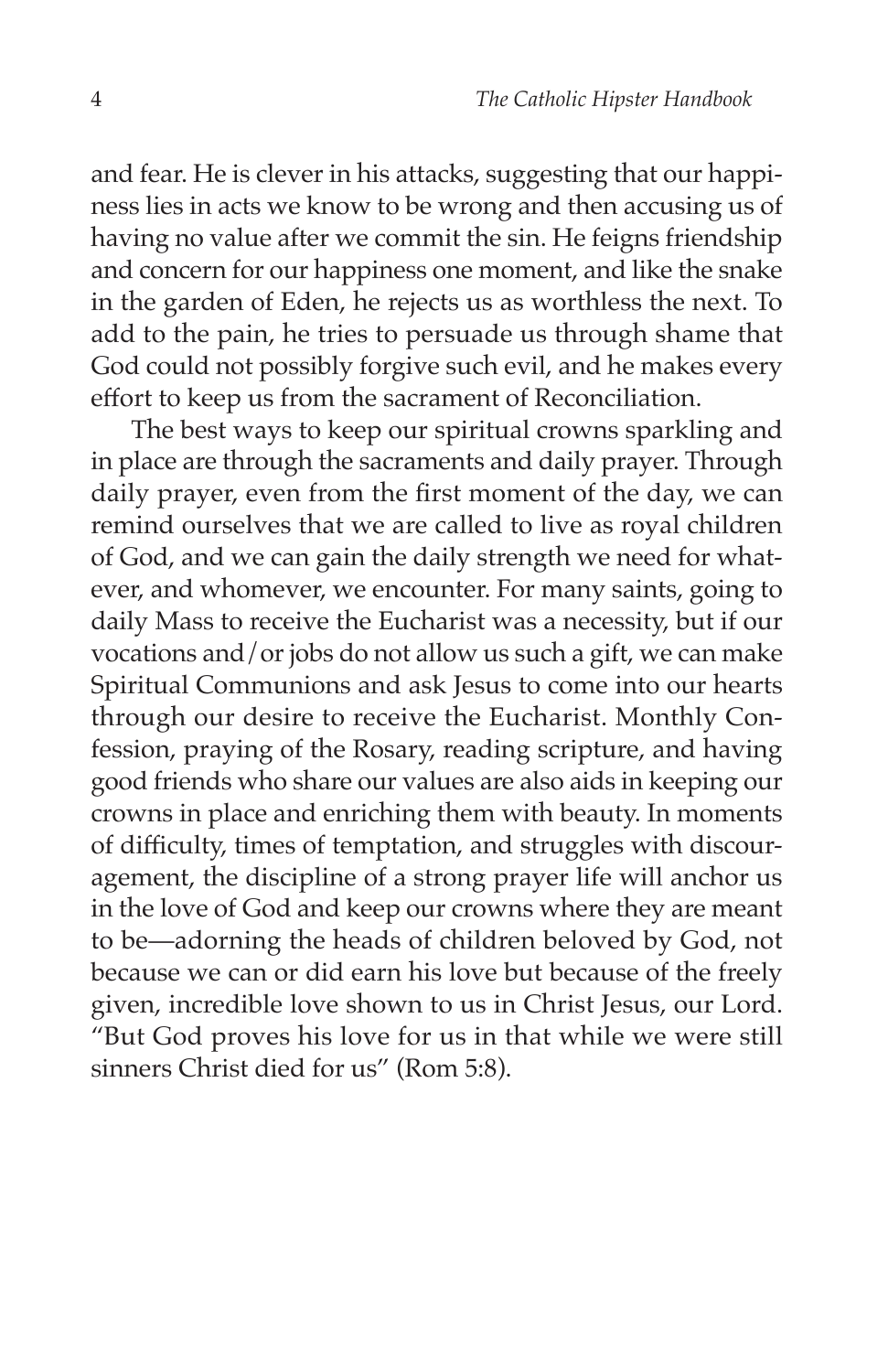### **COOL SAINT:** BL. AUGUSTUS CZARTORYSKI

When Bl. Augustus Czartoryski was born in 1858, his family, the royal family of Poland, was in exile in Paris. His parents raised the young Augustus to be aware of his regal dignity, but God had other plans for him.

As his family planned a suitable match for him, Augustus discerned God's will for his life, often speaking of how he tired of royal banquets and ceremonies. He felt that God called him to do something *more* with his life, something radical. When he was twenty-five, Augustus met St. John Bosco, the founder of the Salesians, at the Mass he offered in the Lambert Castle chapel in Paris. Following that encounter, Augustus went to Turin to visit Don Bosco as often as his father would allow him. Again and again he asked Don Bosco to allow him to join the Salesians, but Don Bosco refused him, citing his royal crown and life of luxury as being big hurdles to overcome in order to join the literally poor and demanding life of the Salesians.

Not one to take a no lightly, Augustus asked Pope Leo XIII to intercede for him, and the pope sent word to Don Bosco through Augustus to "tell Don Bosco that it is the Pope's will that he receives you among the Salesians."1 Don Bosco relented.

Prince Augustus soon became Fr. Augustus and did not permit anyone to speak of his royal lineage, nor did he refer to it himself. The only crown he desired was the one given to him in Baptism and which he daily strove to beautify through holiness.

Along with royal lineage, he also inherited poor health from his family. After several years of priesthood, Fr. Augustus died of tuberculosis, nursed by his close friend from the novitiate, Ven. Andrew Beltrami. After Fr. Augustus's death, a hundred men from Poland asked to join the Salesians, inspired by the example of their prince. Eventually, the Salesians sent missionaries to Poland who opened an underground seminary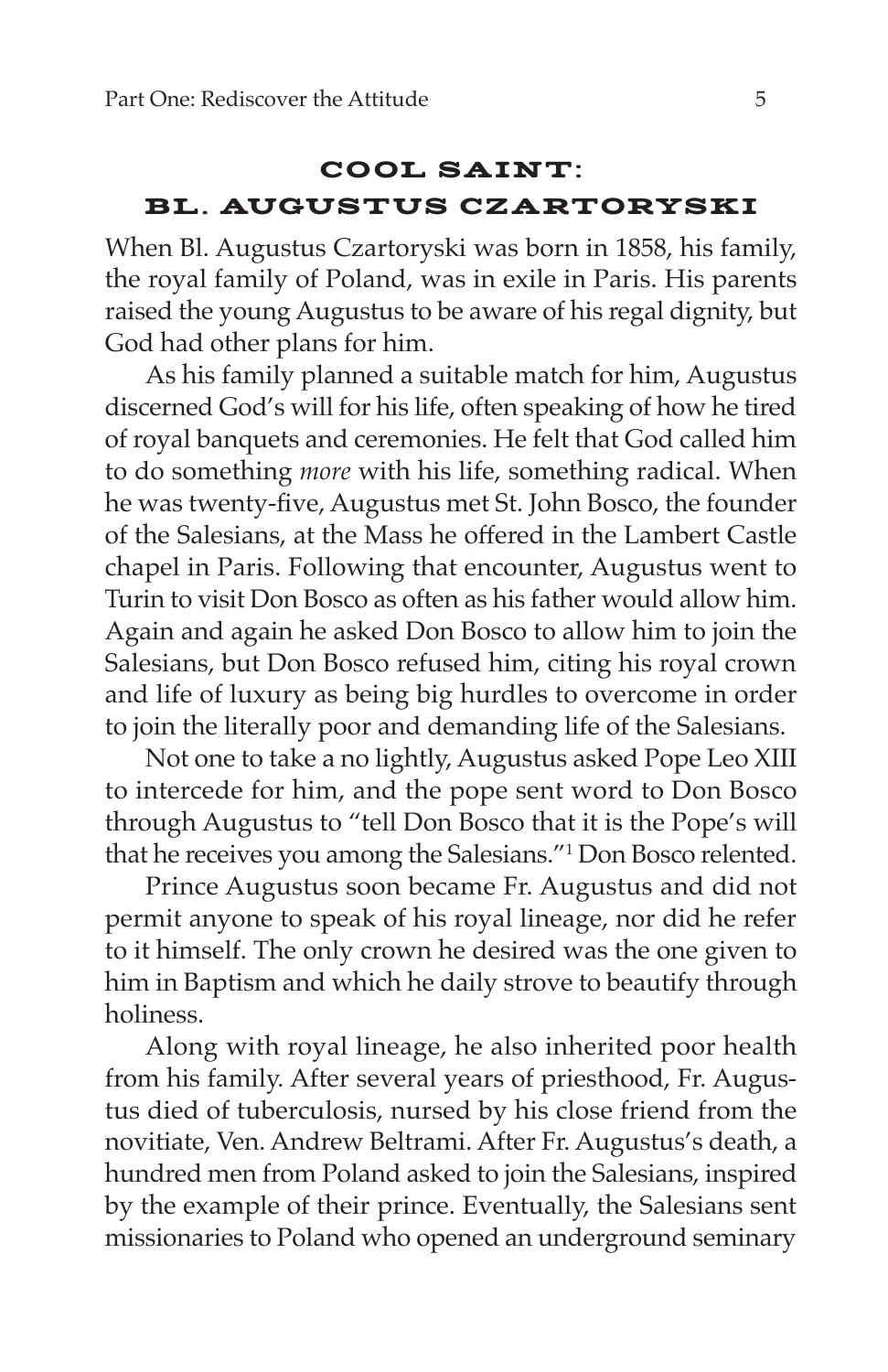in which St. John Paul II would study during World War II. Thus the royal and holy influence of Bl. Augustus Czartoryski impacted not only those closest to him but also the world.

Bl. Augustus Czartoryski, pray for us.

### FORGOTTEN PRAYER

This prayer from Psalms is the motto that Bl. Augustus chose:

How lovely your dwelling, O LORD of hosts! My soul yearns and pines for the courts of the LORD. . . . Better one day in your courts than a thousand elsewhere. (Ps 84:2–3a, 11)

### ACTIVITY

Complete the crown below by embellishing it in any way you like. This crown is a symbol of the spiritual dignity you bear as a child of God. Add any images, decorations, words, or colors you would like to represent your relationship with God.

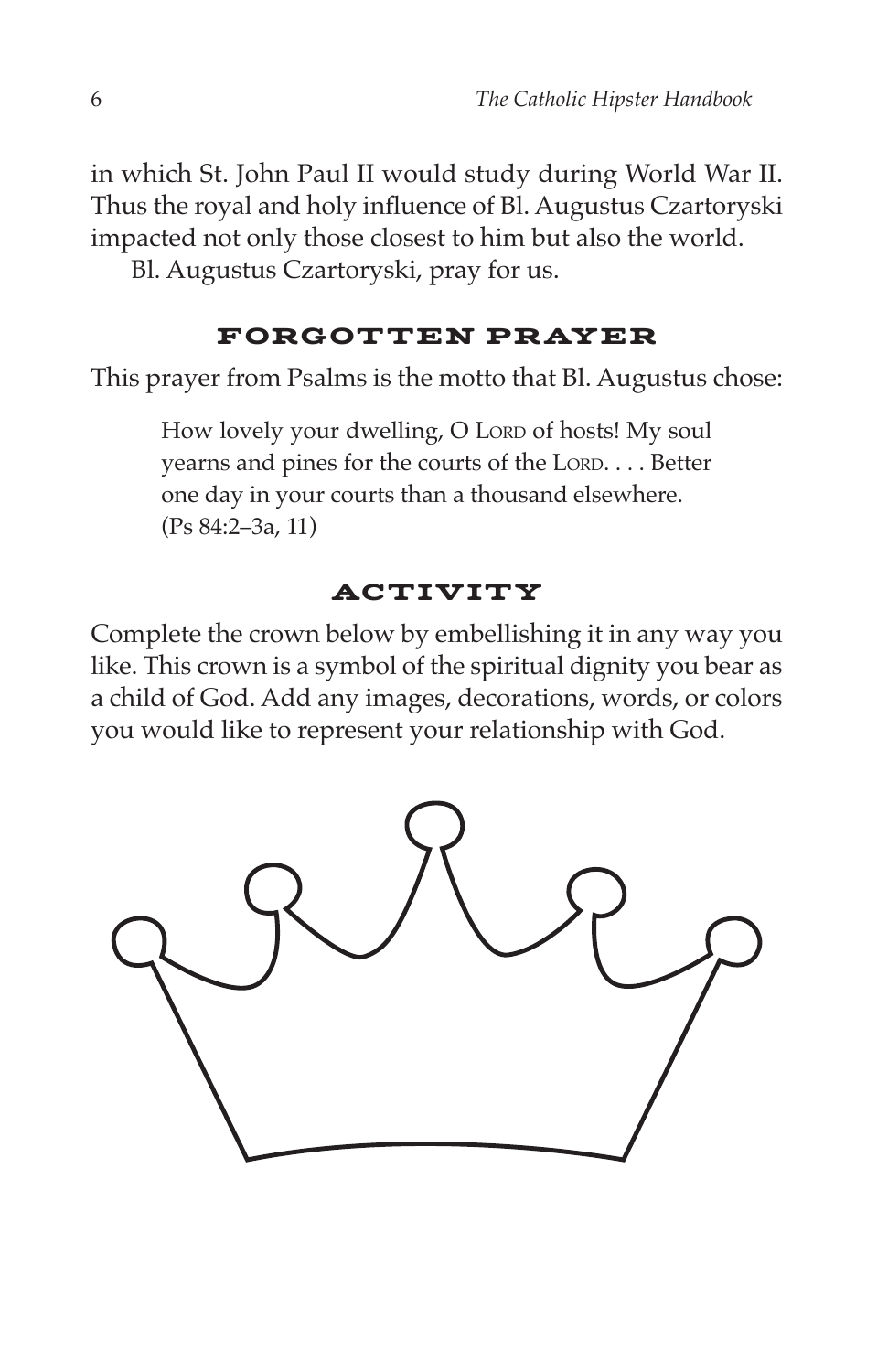$\frac{1}{2}$ 

## WE OO THINGS THE HARD WAY

by Steven Lewis

There's no point in fighting it: St. Francis of Assisi is the patron saint of Catholic hipsters. Name any obscure, hip, and cool saint you want; it all comes down to Frank. If you pay attention to his life, you will quickly find out that he did everything the hard way. From his pursuit of poverty to his desire for perfection to frickin' *asking for the stigmata*, there was no easy faith for this guy.

This is a trait that he has left behind to his true spiritual sons and daughters, the Catholic hipsters. We draw this both from our ever-long quest for authenticity and from our Catholicism—with its stone altars and meatless Fridays. Throughout our lives we have known people who have left the Church and lost their faith because quick answers repeated over time just aren't able to do justice to some of the tragedies of life. Easy excuses for Christianity just don't cut it. We know a life well lived and a faith well practiced are going to be hard, so we need our prayers, art, living, and entertainment to be tough enough to help us survive.

As Catholic hipsters, we know that cheap faith is what makes people stop trusting in God. Chances are, you've built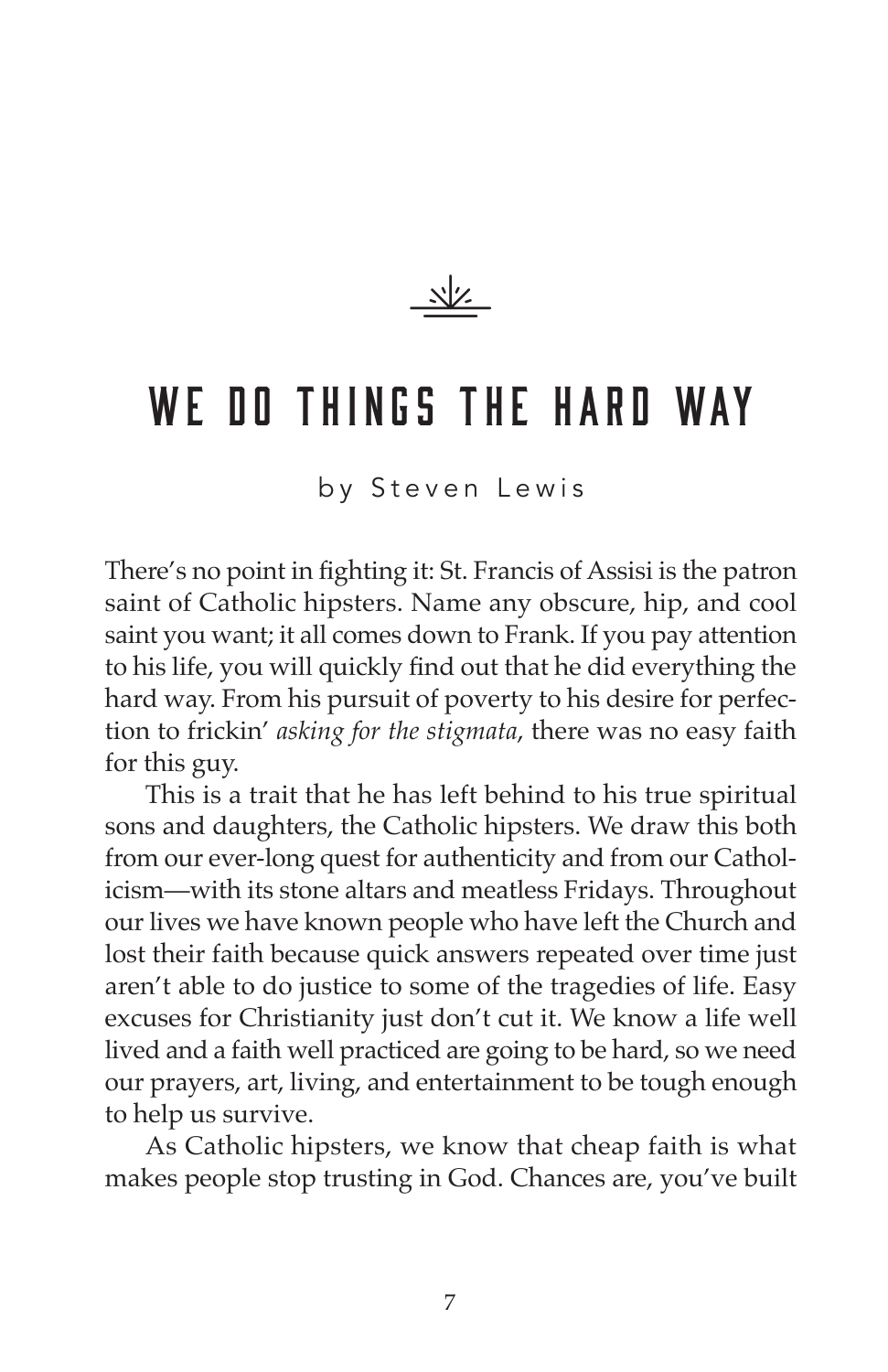a distaste for at least one of these things. You're not required to dislike them; it's just more likely that you might reject these:

• hand signals

Yes, Lord, yes, Lord, yes yes, Lord, I will never do that again.

• cheesy church songs

It's a mark of spiritual maturity to outgrow "Lord, I Lift Your Name on High," "You Are Mine," and "City of God." It's okay; you can let them go.

- newfangled spiritual books Yeah, your *Napoleon Dynamite* devotional is cute, but have you ever picked up *Divine Intimacy*?
- short novels

Why are you reading *The Alchemist* when *The Brothers Karamazov* and *Kristin Lavransdatter* lie unread on your shelf?

• any American writer who isn't Flannery O'Connor Now you're just wasting my time. Break out her novels and short stories, and brace yourself for the greatness.

This is why you'll find Catholic hipsters learning the Angelus and reciting it three times a day, humming old hymns, taking spiritual cues from the Carthusians (the most intense Catholic monks in the world), and only watching religious movies that get *really* sad before they get close to being happy.

This is not a life of cheap, easy prayers full of cheap, easy answers. Try it the hard way; you'll see the difference.

#### COOL SAINT: ST. EPAPHRAS

It's amazing how Epaphras, the bishop of Colossae, St. Paul's prison buddy, and a man name-dropped by Paul *three times* in two different letters of the New Testament (see Colossians 1:6–8, Colossians 4:12, and Philemon 1:23), could go totally unnoticed. Colossians describes Epaphras as "striving" or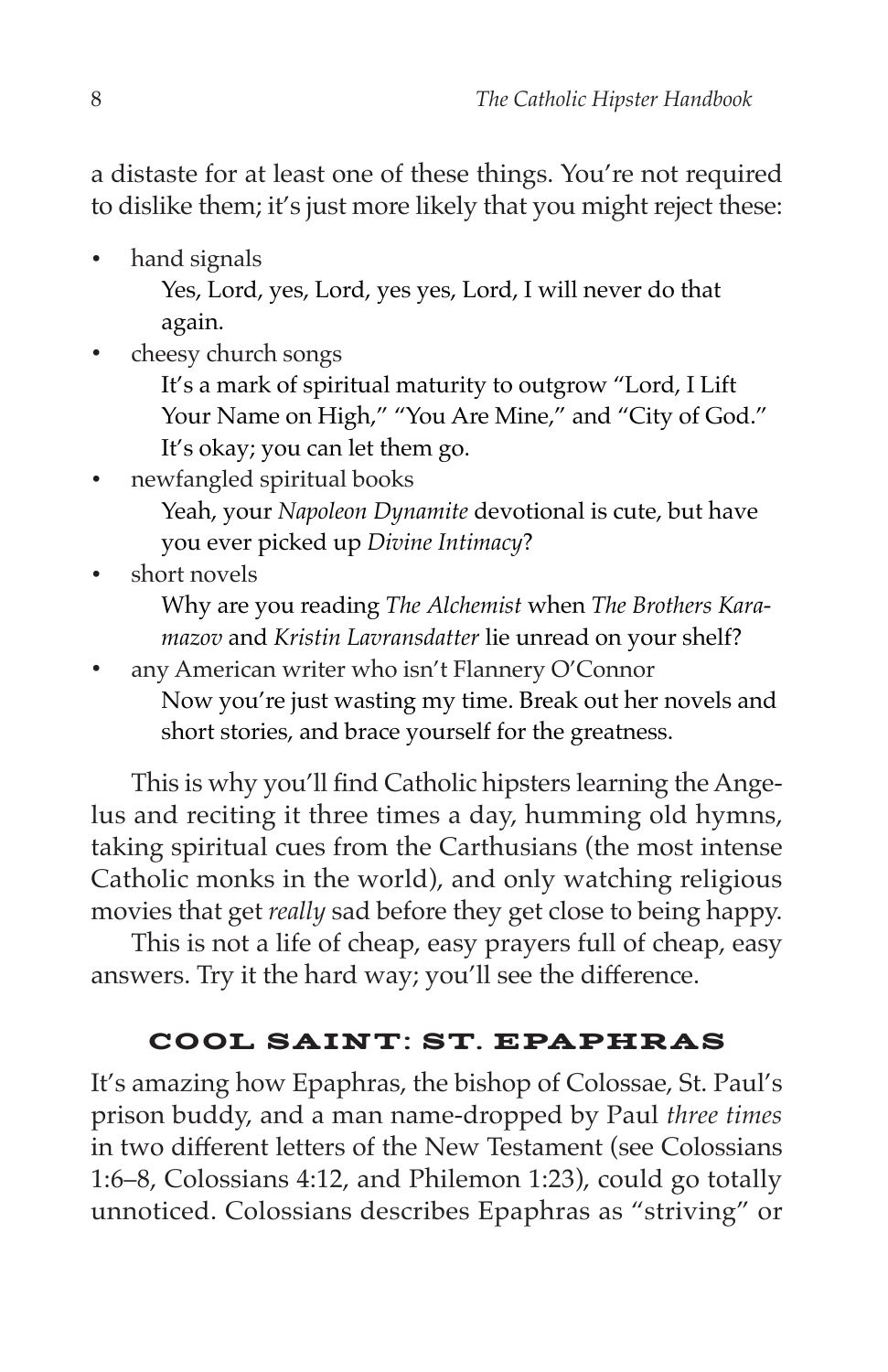"struggling" for Christians in his prayer, and that's why I like him. In many languages, including Spanish and Greek, the word for *strive* or *struggle* is the same word for *wrestle* or *fight*. It's similar to how the Spanish word *luchar* can mean a political struggle, while a *luchador* is a professional wrestler. Think of Epaphras as a heavenly masked wrestler, pile-driving Satan for you in prayer when you don't have the strength.

#### FORGOTTEN PRAYER

The *Te Deum* is the perfect prayer for people who like to do things the hard way, because it's so long:

You are God: we praise you; You are the Lord: we acclaim you; You are the eternal Father: All creation worships you. To you all angels, all the powers of heaven, Cherubim and Seraphim, sing in endless praise: Holy, holy, holy, Lord, God of power and might, heaven and earth are full of your glory. The glorious company of apostles praise you. The noble fellowship of prophets praise you. The white-robed army of martyrs praise you. Throughout the world the holy Church acclaims you: Father, of majesty unbounded, your true and only Son, worthy of all worship, and the Holy Spirit, advocate and guide. You, Christ, are the king of glory, the eternal Son of the Father. When you became man to set us free You did not shun the Virgin's womb. You overcame the sting of death, and opened the kingdom of heaven to all believers. You are seated at God's right hand in glory.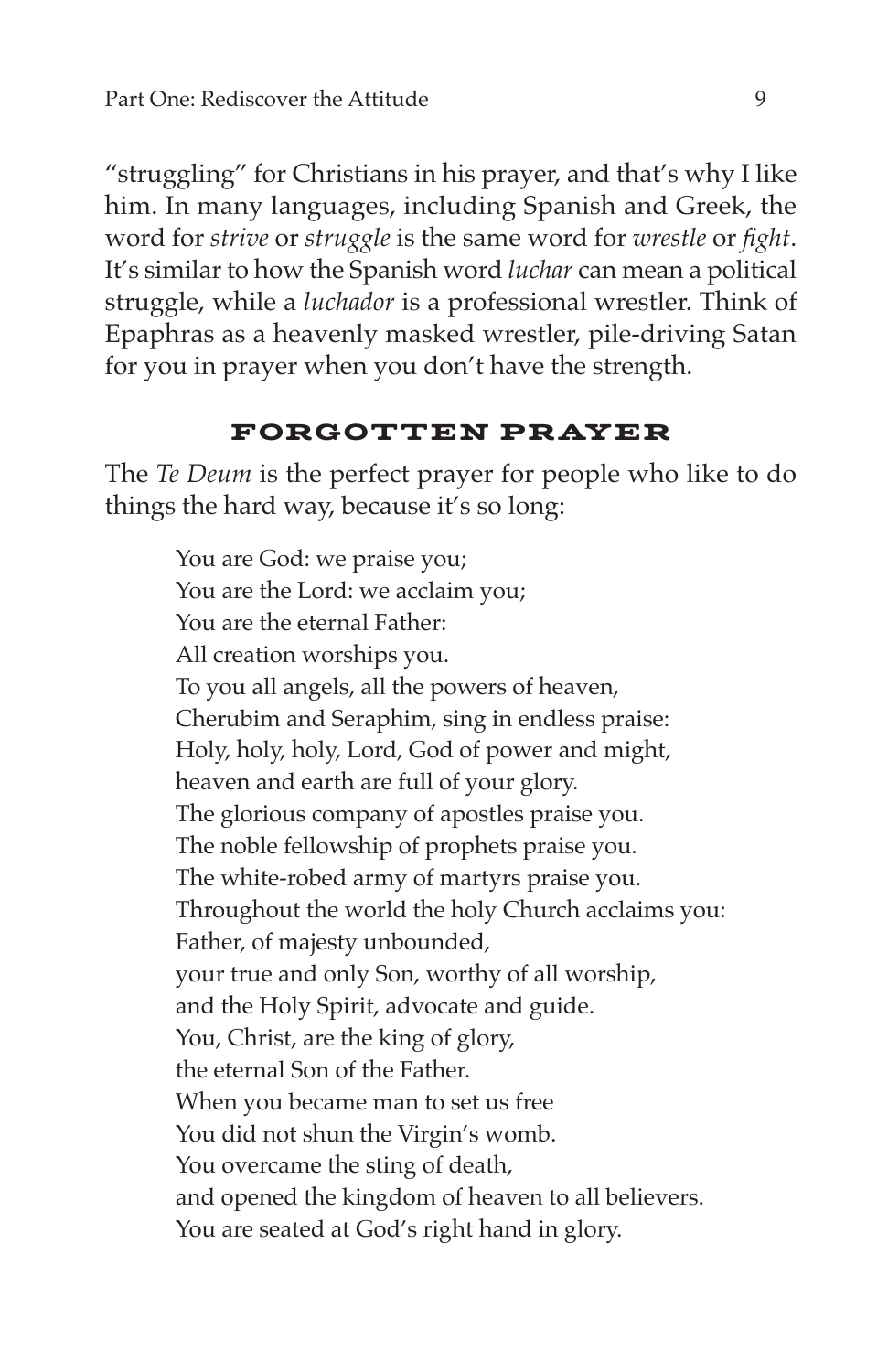We believe that you will come and be our judge. Come then, Lord, and help your people, bought with the price of your own blood, and bring us with your saints to glory everlasting. Save your people, Lord, and bless your inheritance. Govern and uphold them now and always. Day by day we bless you. We praise your name for ever. Keep us today, Lord, from all sin. Have mercy on us, Lord, have mercy. Lord, show us your love and mercy; For we put our trust in you. In you, Lord, is our hope: And we shall never hope in vain.

#### ACTIVITY

We all know some famous pilgrimages around the world: walking the Camino de Santiago; traveling to Jerusalem, Fatima, Rome, and Guadalupe; and even attending World Youth Day is a pilgrimage. But there are a variety of pilgrimage sites much closer to home; just look for anything called a shrine. A shrine is, by definition, a destination for pilgrimage. It can be an entire church or just a side chapel in a larger church, but it is there as a place for you to travel to so you can pray. Shrines are always dedicated to specific saints or devotions, and they are closer than you think.

Go to Google right now and type "shrine near me." Suddenly, you have a local pilgrimage you can get to! This is the important part: don't get there the easy way. Don't just drive there. If you can, walk. If you must, use public transportation. Pack a backpack with prayers, a lunch, and extra cash or food you can give to people who ask for it. Get lost. Ask for help from a stranger. Risk the elements. Risk getting mugged.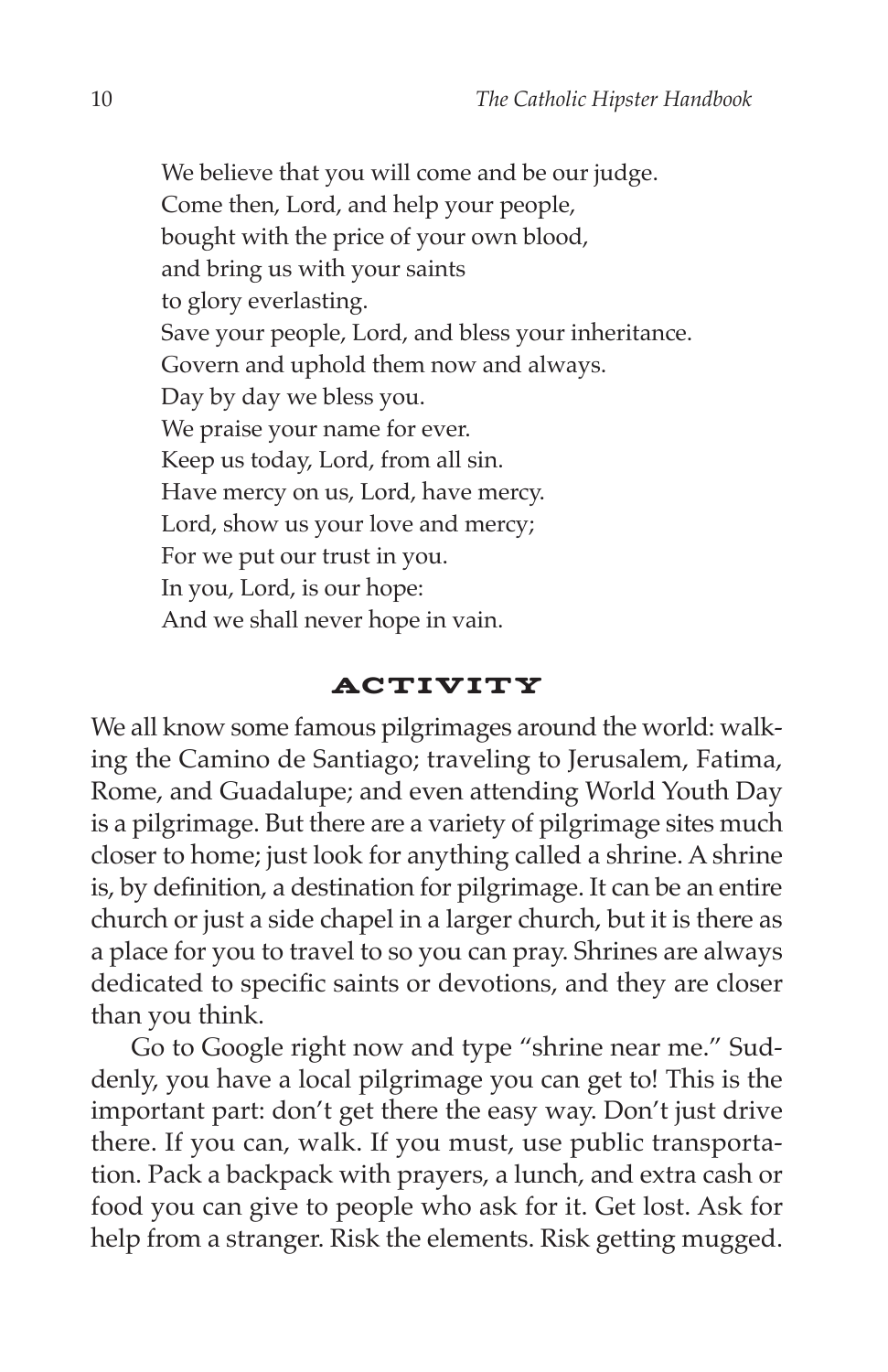Risk the discomfort. Then when you finally get to your local shrine and start praying, you'll realize the truth about pilgrimages: you were praying the whole time.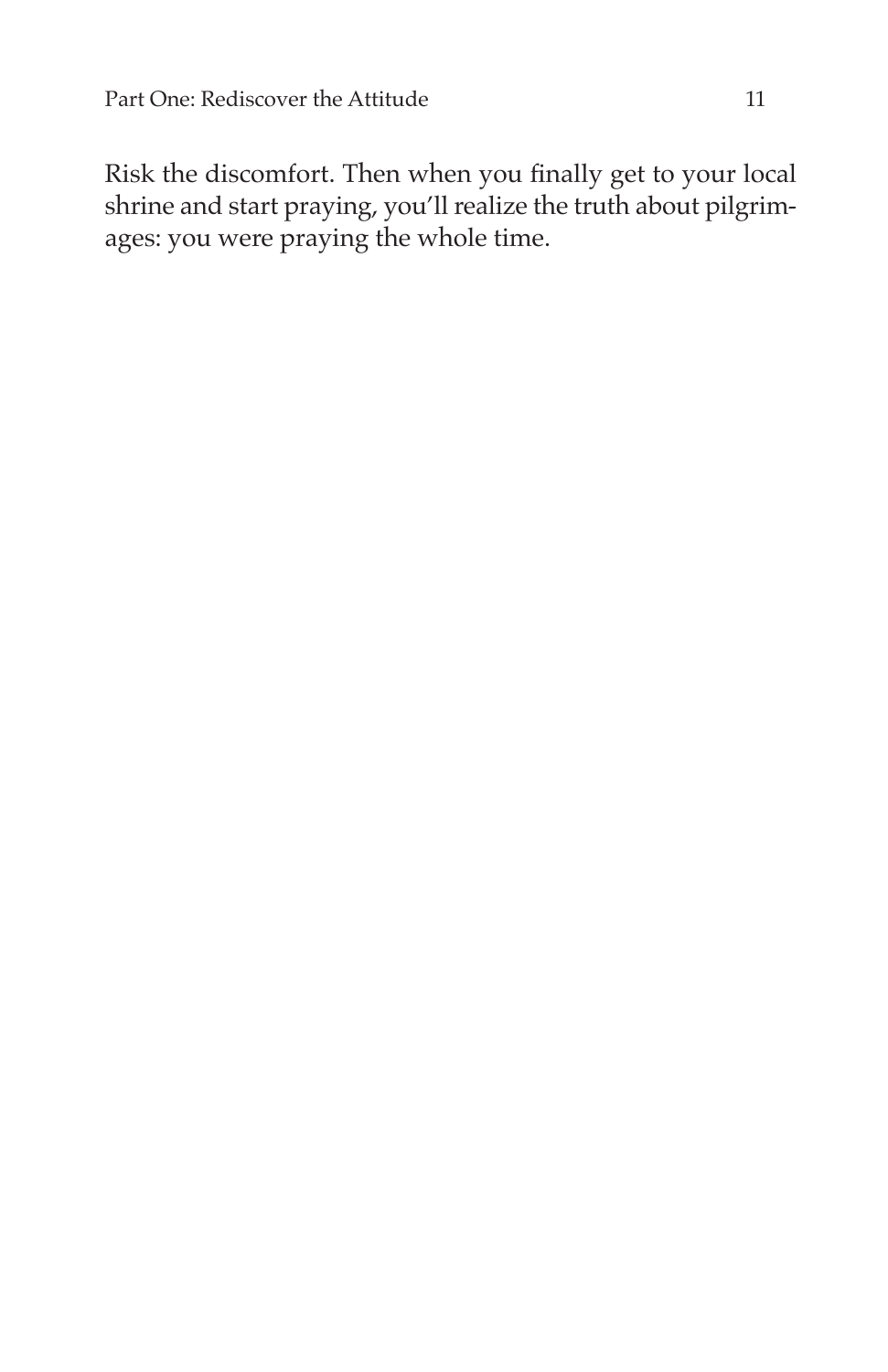

# Catholic Slang

by Sergio Bermudez

So that attractive person at Mass has finally invited you to the hidden grotto where all the hip Catholics congregate, and you're feeling great. You show up, looking fresh, prepared to make some friends and be brought into the fold. All of a sudden, you think to yourself, "What are these people saying? I understand some of the words; it's clearly English, but it's not making sense."

Terms and phrases such as *emotional chastity*, *intentionality*, and *guard your heart* are all rather confusing to the uninitiated. So, I've gathered some of these terms and phrases (and also made up a few that I hope will catch on) to help you navigate a strange, perhaps new, avenue, so you won't be left behind in the conversation:

- *Catholic thirst*—That dude/girl who wants to get married but doesn't really care who that future spouse is. Their reasons for marriage are suspect, and they tend to evaluate everyone's potential for marriage. Often found at Catholic gatherings trying not to salivate at members of the opposite gender.
- *Emotional chastity*—This is perhaps the weirdest term, and it's not always clearly defined—even though everyone writes about it.